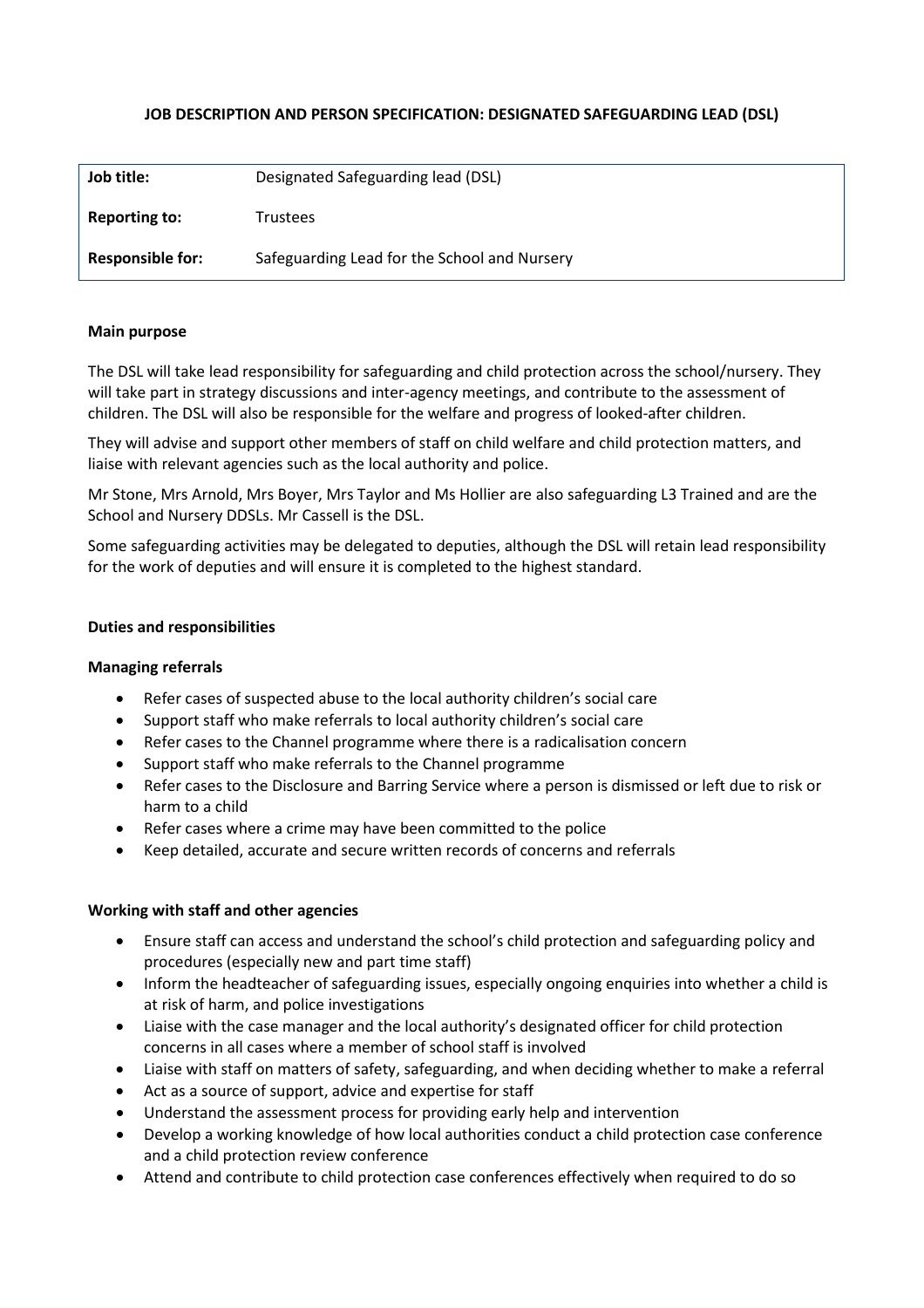## **Training**

- Undergo training to develop and maintain the knowledge and skills required to carry out the role
- Undergo Prevent training and be able to:
- Support the school or college in meeting the requirements of the Prevent duty
- Provide advice and support to staff on protecting children from the risk of radicalisation
- Undergo training on female genital mutilation (FGM) and be able to:
- Provide advice and support to staff on protecting and identifying children at risk of FGM
- Report known cases of FGM to the police, and help others to do so
- Refresh knowledge and skills at least annually so remain up to date with any developments relevant to the role
- Obtain access to relevant resources

## **Raise awareness**

- Ensure the school's child protection policies are known, understood and used appropriately
- Work with the governing board to ensure the school child protection policy is reviewed annually (as a minimum) and the procedures and implementation are updated and reviewed regularly
- Ensure the safeguarding policy is available and easily accessible to everyone in the school community
- Ensure that parents have read the safeguarding policy, and are aware that referrals about suspected abuse or neglect may be made, and the role of the school in this
- Link with the local safeguarding children board (LSCB) to make sure staff are aware of training opportunities and the latest local policies on safeguarding
- Be alert to the specific needs of children in need, those with special educational needs and young carers
- Encourage a culture of listening to children among all staff, ensuring that children's feelings are heard where the school puts measures in place to protect them

## **Other areas of responsibility**

- Where children leave the school, securely transfer their child protection file to their new school as soon as possible, separately from the main pupil file
- Undertake safer recruitment training and support the school to follow best practice
- Monitor the single central record and ensure it complies with all relevant legislation
- Provide safeguarding reports to the governing board
- Model best practice and uphold the principles of confidentiality and data protection at all times

The DSL will be required to safeguard and promote the welfare of children and young people, and follow school policies and the staff code of conduct.

During term time, the DSL should always be available during school hours for staff in the school to discuss any safeguarding concerns. Ideally this will be in person, but can also be via phone or video calling in exceptional circumstances.

Please note that this list of duties is illustrative of the general nature and level of responsibility of the role. It is not a comprehensive list of all tasks that the DSL will carry out. The postholder may be required to do other duties appropriate to the level of the role.